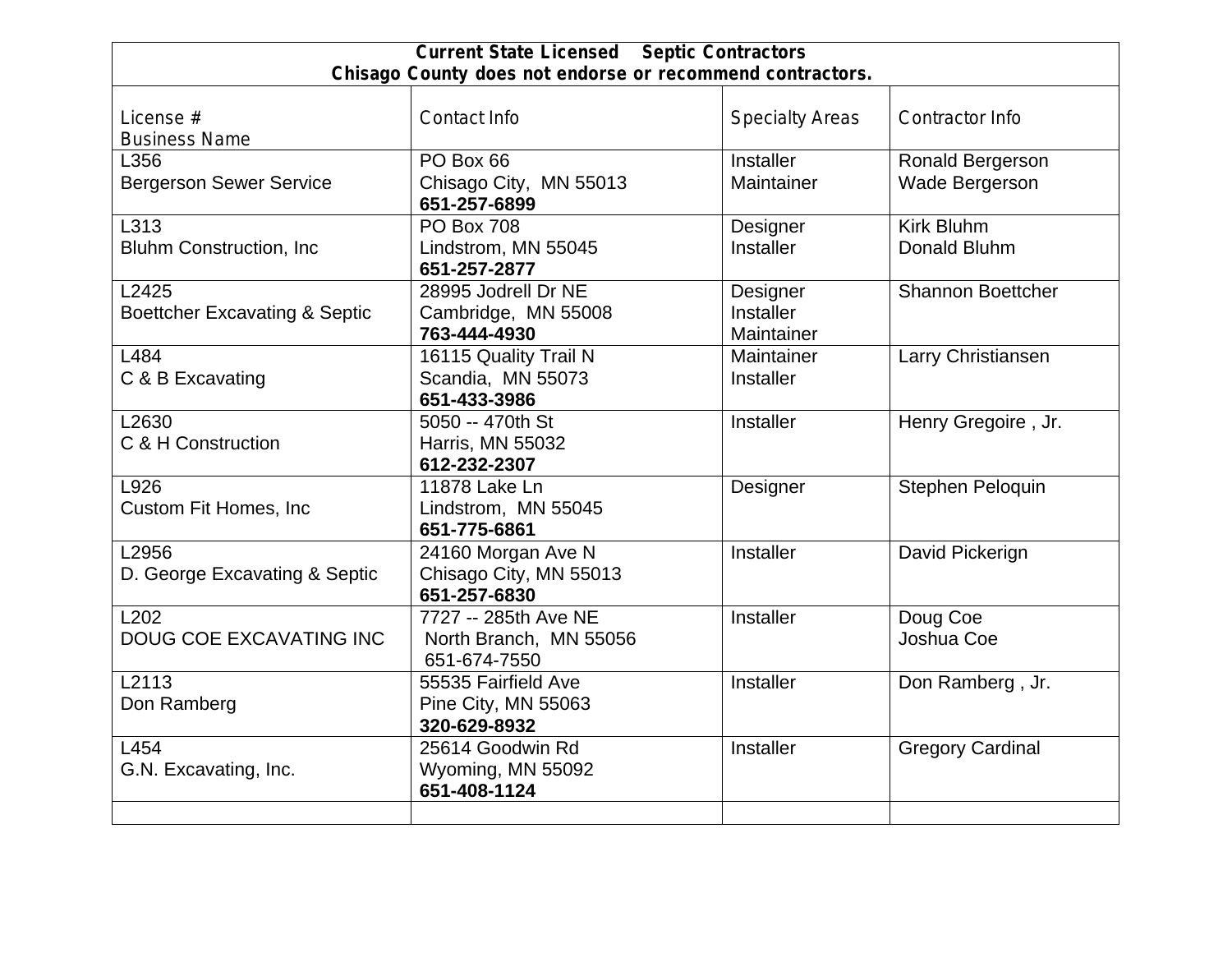| L1055                              | PO Box 788 6610 -- 410th St | Installer           | <b>Dion SanNicolas</b>    |
|------------------------------------|-----------------------------|---------------------|---------------------------|
| <b>Gustafson Excavating, Inc</b>   | North Branch, MN 55056      |                     | Kevin Gustafson           |
|                                    | 651-674-7430                |                     | Jonathan Sampson          |
| L3287                              | <b>PO Box 702</b>           | Maintainer          | <b>Michael Haseltine</b>  |
| <b>Hassel Free Septic</b>          | North Branch, MN 55056      |                     |                           |
|                                    | 651-442-6599                |                     |                           |
| L2612                              | 39578 Grand Ave             | Maintainer          | <b>Rich Anderson</b>      |
| Jimmy's Johnnys Inc                | North Branch, MN 55056      |                     |                           |
|                                    | 651-277-5912                |                     |                           |
| L1025                              | <b>PO Box 102</b>           | Designer            | <b>Richard Keller</b>     |
| Keller Excavating, Inc.            | Stacy, MN 55079             | Installer           |                           |
|                                    | 651-462-2703                |                     |                           |
| L1476                              | 34918 Falcon Ave N          | Designer            | <b>Michael McElhatton</b> |
| Mac's Sewer Service                | North Branch, MN 55056      | Maintainer          |                           |
|                                    | 651-462-1510                |                     |                           |
| L1837                              | PO Box 72                   | Designer, Installer | <b>Richard Weller</b>     |
| Maple Ridge Sewer Service, Inc     | Cambridge, MN 55008         | Service Provider    |                           |
|                                    | 763-689-6803                | Maintainer          |                           |
| L3314                              | 988 -- 522nd St W           | Installer           | John J Sutcliffe          |
| Muddy Gap Hollow Inc.              | Stanchfield, MN 55080       |                     |                           |
|                                    | 320-396-0320                |                     |                           |
| L3259                              | 50955 Almond Ave            | Installer           | <b>Patrick Mattson</b>    |
| Nicholas Construction Inc.         | Stanchfield, MN 55080       |                     |                           |
|                                    | 763-689-2463                |                     |                           |
| L216                               | 17638 Lyons St NE           | Installer           | Jon Olson                 |
| <b>Olson's Sewer Service, Inc.</b> | Forest Lake, MN 55025       | Maintainer          |                           |
|                                    | 651-464-2082                |                     |                           |
| L <sub>1273</sub>                  | 9752 -- 292nd St            | Installer           | <b>Mitchell Perry</b>     |
| Perry & Sons Excavating, Inc.      | Chisago City, MN 55013      |                     |                           |
|                                    | 651-257-6278                |                     |                           |
| L2613                              | 8326 Wyoming Trl            | Installer           | Jonathan Peterson         |
| Peterson Companies, Inc.           | Chisago City, MN 55013      |                     |                           |
|                                    | 651-257-6864                |                     |                           |
| L3858                              | 30315 Neal Ave              | Installer           | <b>Preston Peloquin</b>   |
| R.E Peterson Inc.                  | Lindstrom, MN 55045         |                     |                           |
|                                    | 651-257-1815                |                     |                           |